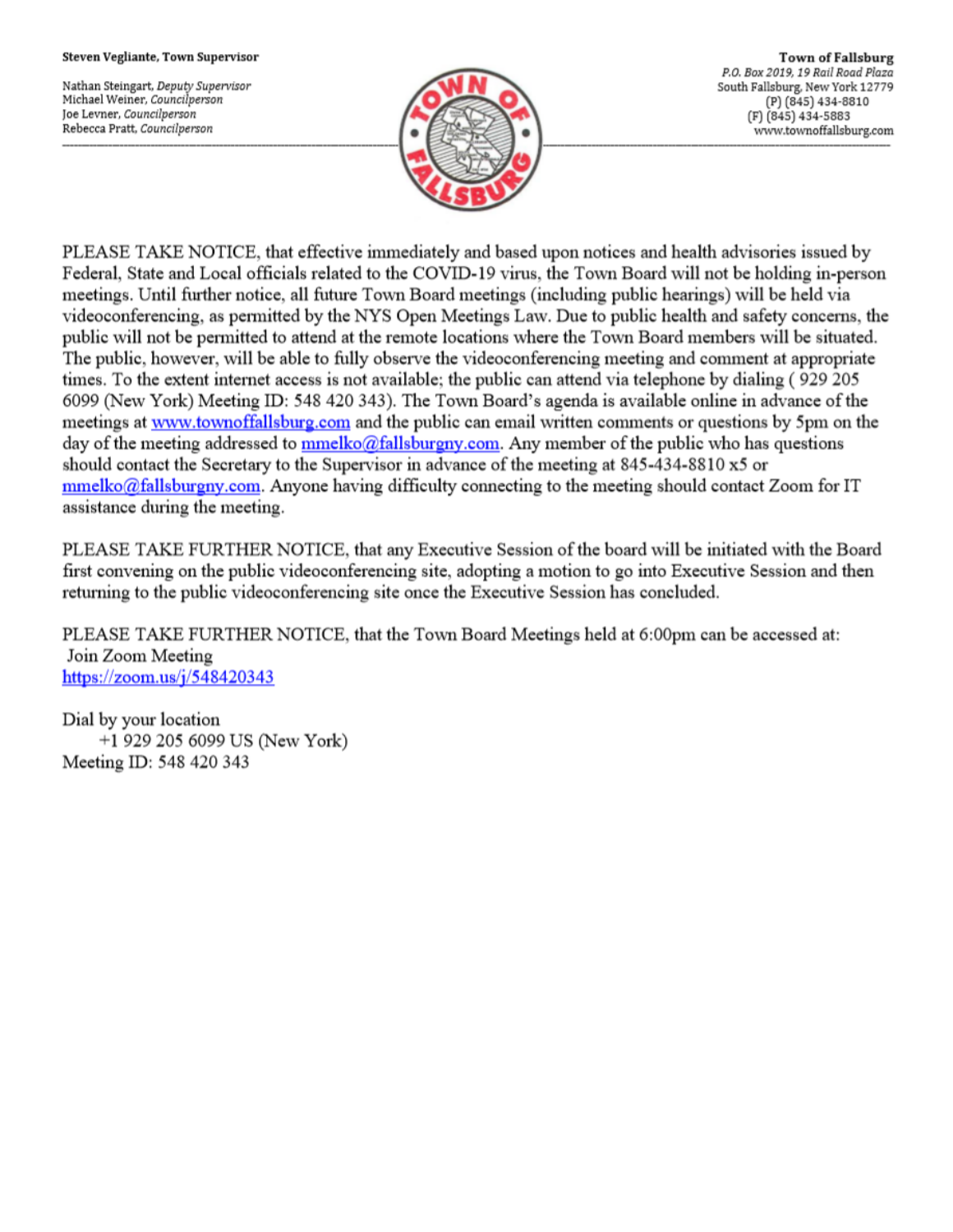#### Steven Vegliante, Town Supervisor

Nathan Steingart, Deputy Supervisor Michael Weiner, Councilperson Joe Levner, Councilperson Rebecca Pratt, Councilperson



**Monday, July 13, 2020**

**The Town of Fallsburg Town Board Will Conduct a Legislative Meeting via Video Conference Call 19 Railroad Plaza, South Fallsburg, NY 6:00 pm Video Conference Link to be posted to main page of website: Join Zoom Meeting https://zoom.us/j/548420343 Meeting ID: 548 420 343 One tap mobile +19292056099,,548420343# US (New York)**

5:55pm: Public Hearing relative to Proposed Sewer and Water District Extension for Camp Nitra in the hamlet of Woodbourne parcels 16-1-19.3, 16-1-19.9 and 16-1-24.2.

5:55pm: Continued Public Hearing relative to Proposed Local Law # of 2020 relative to Amending Town of Fallsburg Municipal Code Section #310-2.2 entitled "Seasonal Occupancy".

5:55pm: Continued Public Hearing relative to Proposed Local Law # of 2020 relative to Amending Town of Fallsburg Municipal Code Section Code Chapter 179 entitled "Transient and Short Term Rentals".

# **Salute to the Flag**:

**Supervisor's Report**:

**Liaison's Reports**:

**Correspondence**:

### **Citizens' Comments**:

### **Operations**

- Motion to adopt Local Law # of 2020 relative to amending §2.2 of Article II of Chapter 310 of the Town of Fallsburg Code relating to User Road definition.
- Motion to adopt Local Law # of 2020 relative to amending various enforcement provisions within the Code of the Town of Fallsburg relating to building and zoning, noise, peddling and soliciting, solid waste, street and sidewalks, swimming pools, water, land disturbance permits, and the Architectural Review Board: §96-15, §197.6, §213.19, §250-26, §257-10, §266-12, §299-11, §310-5.30, §310-11.2, and §310-30.9.
- Motion to adopt Local Law # of 2020 relative to amending §2.2 of Article II of Chapter 310 of the Town of Fallsburg Code relating to Substantial Construction.
- Motion to adopt Local Law # of 2020 relative to Amending Town of Fallsburg Municipal Code Section #310-7.11 relating to Expiration of Approval.
- Motion to adopt Local Law # of 2020 relative to Amending Town of Fallsburg Municipal Code Section #310-4.3 relating to Separation Distances.
- Motion to adopt Local Law # of 2020 relative to Amending Town of Fallsburg Municipal Code Section #299-5 relating to Water Meters.